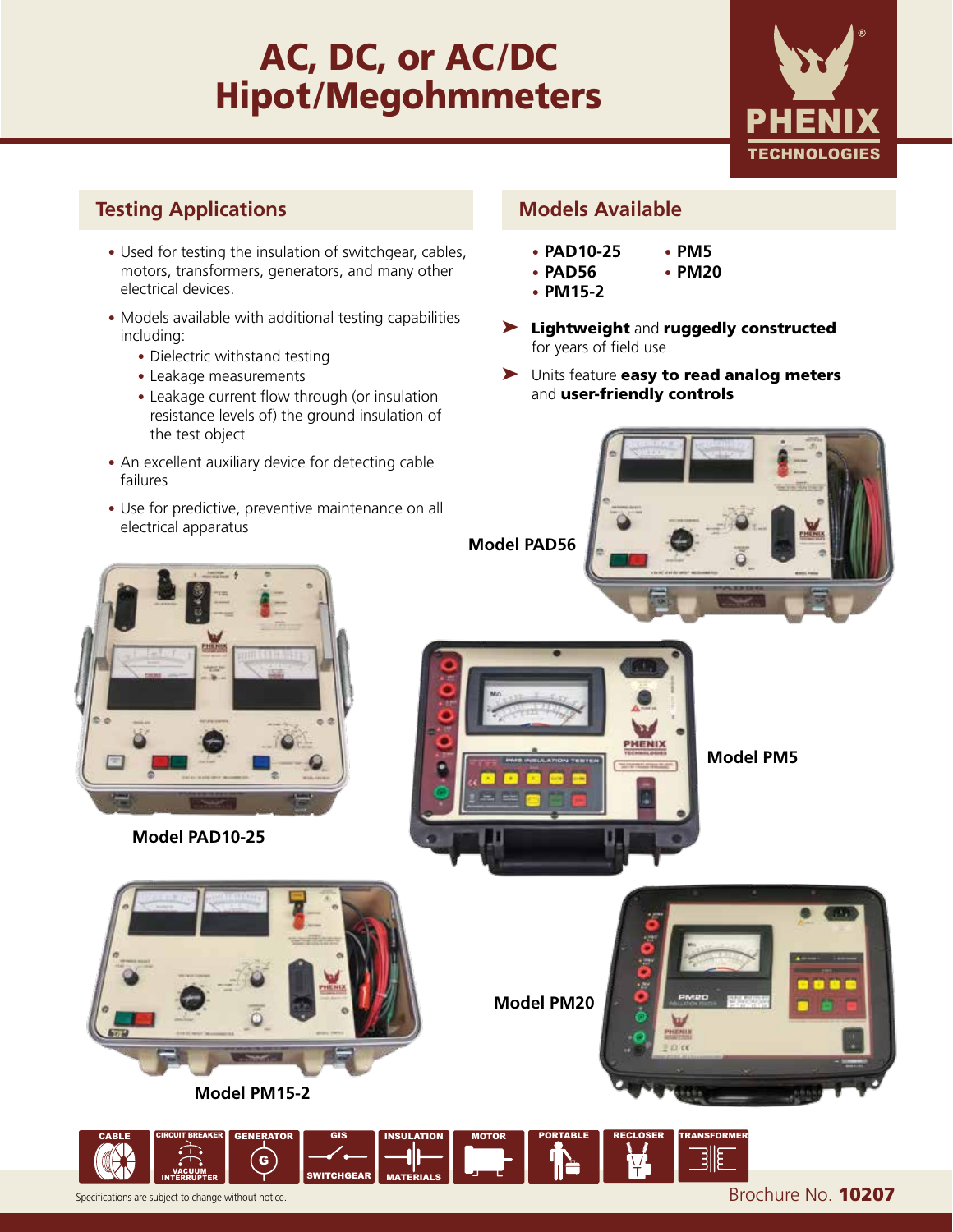| <b>MODEL</b>                    | <b>PAD10-25</b><br><b>PAD56</b><br>AC and DC testing capability<br>10 kV AC / 25 kV DC<br>AC and DC testing capability<br>5 kV AC / 6 kV DC      |                                                                     | <b>PM15-2</b><br>DC testing capability<br>15 kV DC                                                                                                               |                                                                                            |                                                                                                                                          |                                                                                   |                  |
|---------------------------------|--------------------------------------------------------------------------------------------------------------------------------------------------|---------------------------------------------------------------------|------------------------------------------------------------------------------------------------------------------------------------------------------------------|--------------------------------------------------------------------------------------------|------------------------------------------------------------------------------------------------------------------------------------------|-----------------------------------------------------------------------------------|------------------|
| <b>INSULATION</b><br>RESISTANCE | Values up to 150,000 M $\Omega$<br>At test voltages of 0.5 kV, 2.5 kV, 5 kV, 15 kV DC<br>(a scale factor for other test voltages<br>is provided) |                                                                     | Values up to 1,000,000 $M\Omega$<br>At test voltages of 2.5 kV or 5 kV DC<br>(a scale factor for other test voltages<br>is provided)                             |                                                                                            | Values up to 3,000,000 $M\Omega$<br>At test voltages of 5 kV, 10 kV, 15 kV DC<br>(a scale factor for other test voltages<br>is provided) |                                                                                   |                  |
| <b>LEAKAGE</b><br>CURRENT       | .02-5,000 microamps DC<br>.1-10 milliamps AC                                                                                                     |                                                                     | .01-5,000 microamps DC<br>.1-5 milliamps AC                                                                                                                      |                                                                                            | .01-2,000 microamps DC                                                                                                                   |                                                                                   |                  |
| <b>INPUT</b>                    | 120 VAC, 60 Hz, single phase, 1.2 Amps or<br>230 VAC, 50/60 Hz, single phase, .6 Amps                                                            |                                                                     | 120 VAC, 60 Hz, single phase, .3 Amps or<br>230 VAC, 50/60 Hz, single phase, .15 Amps                                                                            |                                                                                            | 120 VAC, 60 Hz, single phase, 1 Amps or<br>230 VAC, 50/60 Hz, single phase, .5 Amps                                                      |                                                                                   |                  |
| <b>OUTPUT</b>                   | ≈0-10 kV AC, 0-10 milliamps<br>≈0-25 kV DC, 0-5 milliamps<br>Negative output, positive ground                                                    |                                                                     |                                                                                                                                                                  | ≈0-5 kV AC, 0-5 milliamps<br>≈0-6 kV DC, 0-5 milliamps<br>Negative output, positive ground |                                                                                                                                          | ≈0-15 kV DC, 0-2 milliamps<br>Negative output, positive ground                    |                  |
| <b>METERING</b>                 | 41/2" analog meter<br>Accuracy: ±2% of full scale                                                                                                |                                                                     | 31/2" analog meter<br>Accuracy: ±2% of full scale                                                                                                                |                                                                                            | 31/2" analog meter<br>Accuracy: ±2% of full scale                                                                                        |                                                                                   |                  |
| VOLT-<br>METER                  | 3-ranges: 0-5/10/25 kV                                                                                                                           |                                                                     | 2-ranges: 0-3/6 kV                                                                                                                                               |                                                                                            | 2-ranges: 0-7.5/15 kV                                                                                                                    |                                                                                   |                  |
| <b>CURRENT</b><br><b>METER</b>  | 0-1/10 milliamps AC<br>0-10/100/1000/5000 microamps DC                                                                                           |                                                                     | 0-5 milliamps AC<br>0-.5/5/50/500/5000 microamps DC                                                                                                              |                                                                                            | 0-.5/5/50/500/5000 microamps DC                                                                                                          |                                                                                   |                  |
|                                 | @ 500 V                                                                                                                                          |                                                                     | @ 2,500 V                                                                                                                                                        | @ 2500 V                                                                                   | @ 5,000 V                                                                                                                                | @ 5,000 V                                                                         | @ 10,000 V       |
|                                 | $.05 - 5$                                                                                                                                        |                                                                     | $.25 - 25$                                                                                                                                                       | $.5 - 50$                                                                                  | $1 - 100$                                                                                                                                | $1 - 100$                                                                         | 2-200            |
|                                 | $.5 - 50$                                                                                                                                        |                                                                     | 2.5-250                                                                                                                                                          | 5-500                                                                                      | 10-1,000                                                                                                                                 | 10-1,000                                                                          | 20-2,000         |
|                                 | 5-500                                                                                                                                            |                                                                     | 25-2,500                                                                                                                                                         | 50-5,000                                                                                   | 100-10,000                                                                                                                               | 100-10,000                                                                        | 200-20,000       |
|                                 | 50-5,000                                                                                                                                         |                                                                     | 250-25,000                                                                                                                                                       | 500-50,000                                                                                 | 1,000-100,000                                                                                                                            | 1,000-100,000                                                                     | 2,000-200,000    |
| ESISTANCE MO                    |                                                                                                                                                  |                                                                     |                                                                                                                                                                  | 5,000-500,000                                                                              | 10,000-1,000,000                                                                                                                         | 10,000-1,000,000                                                                  | 20,000-2,000,000 |
|                                 | @ 5,000 V                                                                                                                                        |                                                                     | @ 15,000 V                                                                                                                                                       |                                                                                            |                                                                                                                                          |                                                                                   | @ 15,000 V       |
|                                 | $.5 - 50$                                                                                                                                        |                                                                     | 1.5-150                                                                                                                                                          |                                                                                            |                                                                                                                                          | 3-300                                                                             |                  |
| ๔                               | 5-500                                                                                                                                            |                                                                     | 15-1,500                                                                                                                                                         |                                                                                            |                                                                                                                                          |                                                                                   | 30-3,000         |
|                                 | 50-5,000                                                                                                                                         |                                                                     | 150-15,000                                                                                                                                                       |                                                                                            |                                                                                                                                          |                                                                                   | 300-30,000       |
|                                 | 500-50,000                                                                                                                                       |                                                                     | 1,500-150,000                                                                                                                                                    |                                                                                            |                                                                                                                                          |                                                                                   | 3,000-300,000    |
|                                 |                                                                                                                                                  |                                                                     |                                                                                                                                                                  |                                                                                            |                                                                                                                                          | 30,000-3,000,000                                                                  |                  |
|                                 | • Adjustable overcurrent trip point                                                                                                              |                                                                     | • Guarded measurement circuit<br>• Multi-range current and voltage measurement                                                                                   |                                                                                            |                                                                                                                                          |                                                                                   |                  |
| SAFETY<br>& DESIGN<br>FEATURES  | · Zero start interlock<br>• Direct megohm readings                                                                                               |                                                                     | • Surge and transient protection<br>• Guard circuit for stray leakage current bypass<br>• Adjustable output current limit<br>• Internal short circuit protection |                                                                                            |                                                                                                                                          |                                                                                   |                  |
|                                 |                                                                                                                                                  |                                                                     |                                                                                                                                                                  |                                                                                            |                                                                                                                                          |                                                                                   |                  |
| <b>UNIQUE</b><br>FEATURES       | · Internal discharge device<br>• External interlock provision                                                                                    |                                                                     |                                                                                                                                                                  | · Internal discharge device                                                                |                                                                                                                                          | • Low ripple 0.4% peak-peak at full output<br>· ISO17025 calibration upon request |                  |
| CABLES INCLUDED                 | Input                                                                                                                                            | 10' (3 m) Standard modular 3-wire cord mating to fused input module |                                                                                                                                                                  |                                                                                            |                                                                                                                                          |                                                                                   |                  |
|                                 | High Voltage<br>Output                                                                                                                           |                                                                     |                                                                                                                                                                  |                                                                                            | 10' (3 m) attached shielded cable with clip and insulator<br>(removable on model PAD10-25)                                               |                                                                                   |                  |
|                                 | Return<br>Lead                                                                                                                                   |                                                                     |                                                                                                                                                                  |                                                                                            | 10' (3 m) red lead with insulated clip                                                                                                   |                                                                                   |                  |
|                                 | Ground<br>10' (3 m) green lead with insulated clip<br>Lead                                                                                       |                                                                     |                                                                                                                                                                  |                                                                                            |                                                                                                                                          |                                                                                   |                  |

# www.phenixtech.com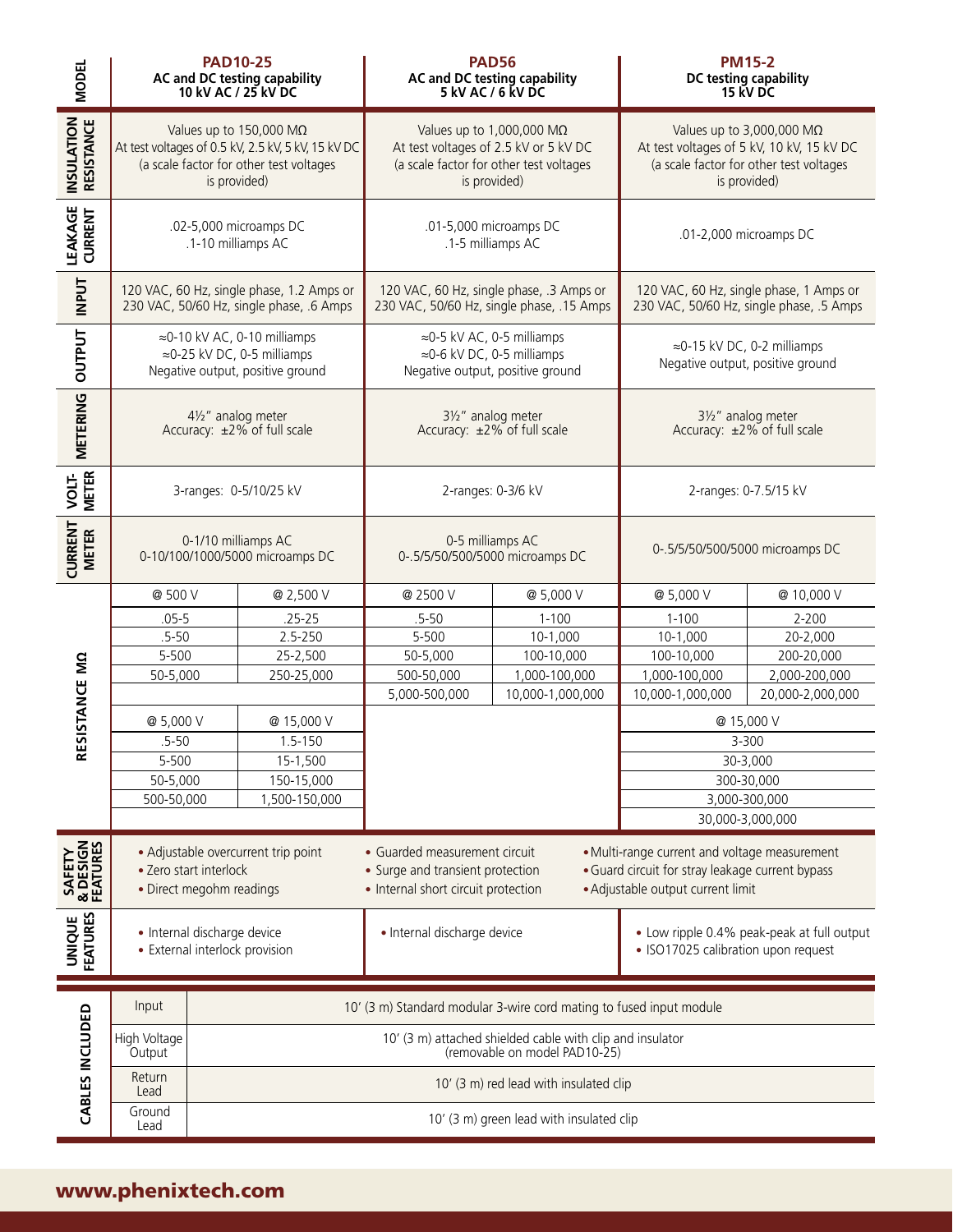| <b>MODEL</b>                     | PM <sub>5</sub><br>DC testing capability<br>5 kV DC                                                                                     | <b>PM20</b><br>DC testing capability<br>20 kV DC                                                                                             |  |  |
|----------------------------------|-----------------------------------------------------------------------------------------------------------------------------------------|----------------------------------------------------------------------------------------------------------------------------------------------|--|--|
| <b>INSULATION<br/>RESISTANCE</b> | Values up to 10,000,000 MΩ<br>At test voltages of 0.5 kV, 1 kV, 2.5 kV, 5 kV DC<br>(a scale factor for other test voltages is provided) | Values up to 4,000,000 $M\Omega$<br>At test voltages of 5 kV, 10 kV, 15 kV, 20 kV DC<br>(a scale factor for other test voltages is provided) |  |  |
| <b>INPUT</b>                     | Internal Rechargable Battery or Input Power Cord<br>100-240 VAC, 50/60 Hz                                                               | Internal Rechargable Battery or Input Power Cord<br>100-240 VAC, 50/60 Hz                                                                    |  |  |
| <b>OUTPUT</b>                    | 0.5 kV, 1 kV, 2.5 kV, 5 kV DC                                                                                                           | 5 kV, 10 kV, 15 kV, 20 kV DC                                                                                                                 |  |  |
| METERING                         | 4" analog meter<br>Accuracy: ±2% of full scale                                                                                          | 4" analog meter<br>Accuracy: ±2% of full scale                                                                                               |  |  |
| <b>CURRENT</b>                   | Short circuit 1 mA ±2%                                                                                                                  | Short circuit 500 µA ±5%                                                                                                                     |  |  |
|                                  | 500 kΩ @ 500 V                                                                                                                          | 10 M $\Omega$ @ 5 kV                                                                                                                         |  |  |
|                                  | $1 M\Omega$ @ $1 kV$                                                                                                                    | 20 MΩ @ 10 kV                                                                                                                                |  |  |
|                                  | 2.5 MΩ @ 2.5 kV<br>$5 M\Omega @ 5 kV$                                                                                                   | 30 MΩ @ 15 kV<br>40 MΩ @ 20 kV                                                                                                               |  |  |
| <b>UNIQUE</b><br>FEATURES        | • Guard terminal<br>• Rechargable battery<br>• Multiple scales for greater accuracy<br>• ISO 17025 Calibrated                           |                                                                                                                                              |  |  |
| <b>NCLUDED</b><br>CABLES         | 2 Measuring test leads 6' (1.8 m)<br>1 Guard test lead<br>1 Charging power cord                                                         |                                                                                                                                              |  |  |

#### **Recommended Accessories (refer to brochure no. 40402 for all sticks offered)**

- Model GS100-2 Ground Stick, 2-piece design, with a 25' (8 m) ground lead
- Model DS100-2 Discharge Stick (100 kV, 100 kΩ, 50 kJ), 2-piece design, with a 25' (8 m) ground lead



+1.301.746.8118